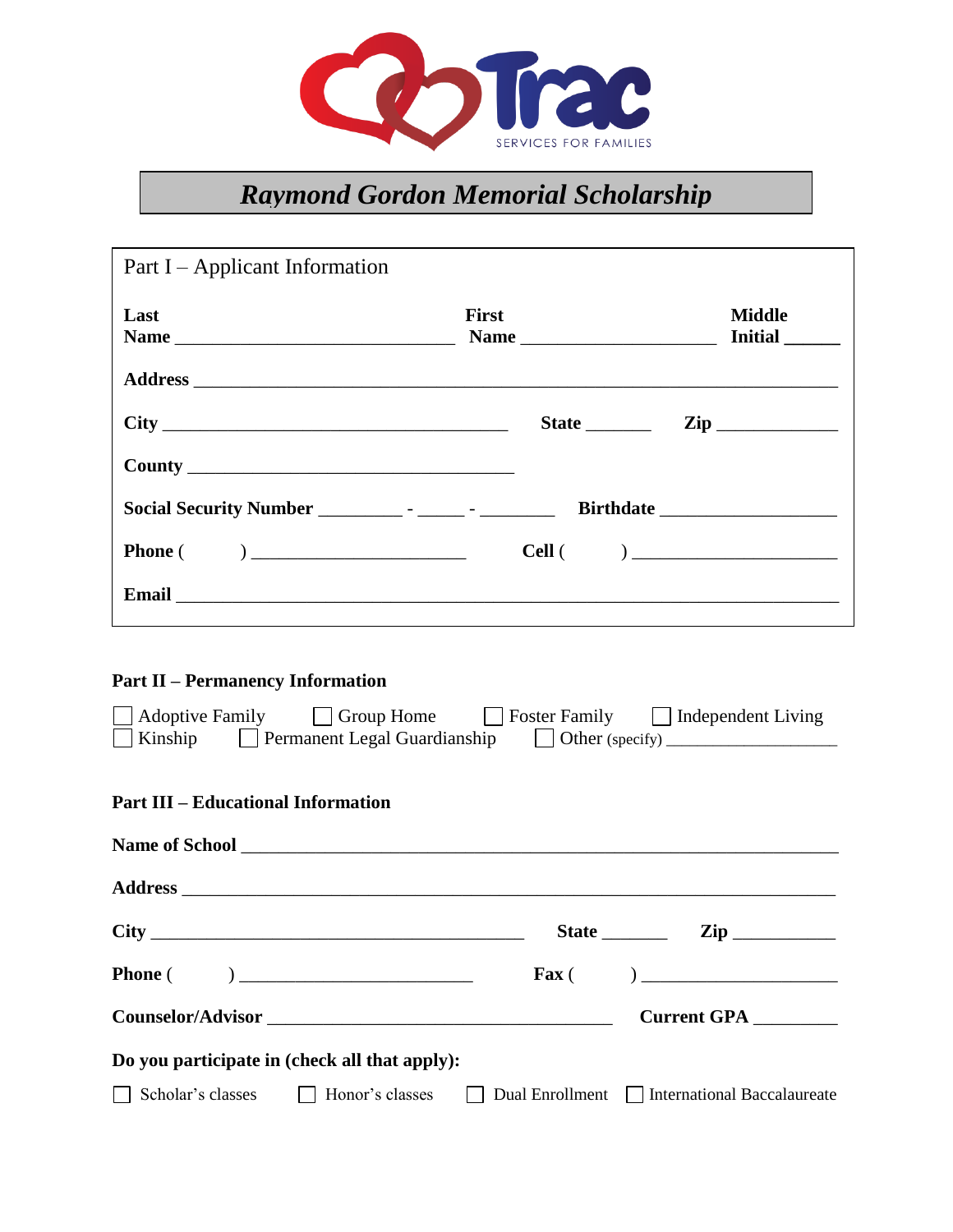#### **Extra Curricular Activities**

#### **Awards/Recognitions**

| <b>Type of School</b><br>$\Box$ 4 yr. college/university $\Box$ 2 yr. community/junior college $\Box$ Vocational/Trade School |  |  |
|-------------------------------------------------------------------------------------------------------------------------------|--|--|
| <b>Student will be enrolled</b>   Full-time   Part-time                                                                       |  |  |
| <b>Has application been made to school?</b> $\Box$ Yes $\Box$ No Accepted? $\Box$ Yes $\Box$ No                               |  |  |
|                                                                                                                               |  |  |
| <b>Career Goals</b>                                                                                                           |  |  |

\_\_\_\_\_\_\_\_\_\_\_\_\_\_\_\_\_\_\_\_\_\_\_ \_\_\_\_\_\_\_\_\_\_\_\_\_\_\_\_\_\_\_\_\_\_\_\_\_ \_\_\_\_\_\_\_\_\_\_\_\_\_\_\_\_\_\_\_\_\_\_\_

\_\_\_\_\_\_\_\_\_\_\_\_\_\_\_\_\_\_\_\_\_\_\_ \_\_\_\_\_\_\_\_\_\_\_\_\_\_\_\_\_\_\_\_\_\_\_\_\_ \_\_\_\_\_\_\_\_\_\_\_\_\_\_\_\_\_\_\_\_\_\_\_\_

#### **Essay**

On a separate sheet of paper, briefly write about the impact your family has had on your life and how you will use your experience in the child welfare system to make a positive impact on the lives of others. **(500 words or less)**

#### **Certification**

I acknowledge that the application for scholarship does not guarantee award and that the decision of the TRAC Services for Families Scholarship Review Team shall be final. I also certify that the information provided is true and complete to the best of my knowledge. Falsification of information or failure to maintain the stated GPA (2.0) may result in future ineligibility for scholarship funds.

| Applicant Signature                  | Date |
|--------------------------------------|------|
| Parent/Guardian/Caseworker Signature | Date |

Mail completed application to: **TRAC Services for Families**

**Scholarship Review Committee Gateway View Plaza 1600 West Carson St Pittsburgh, PA 15219**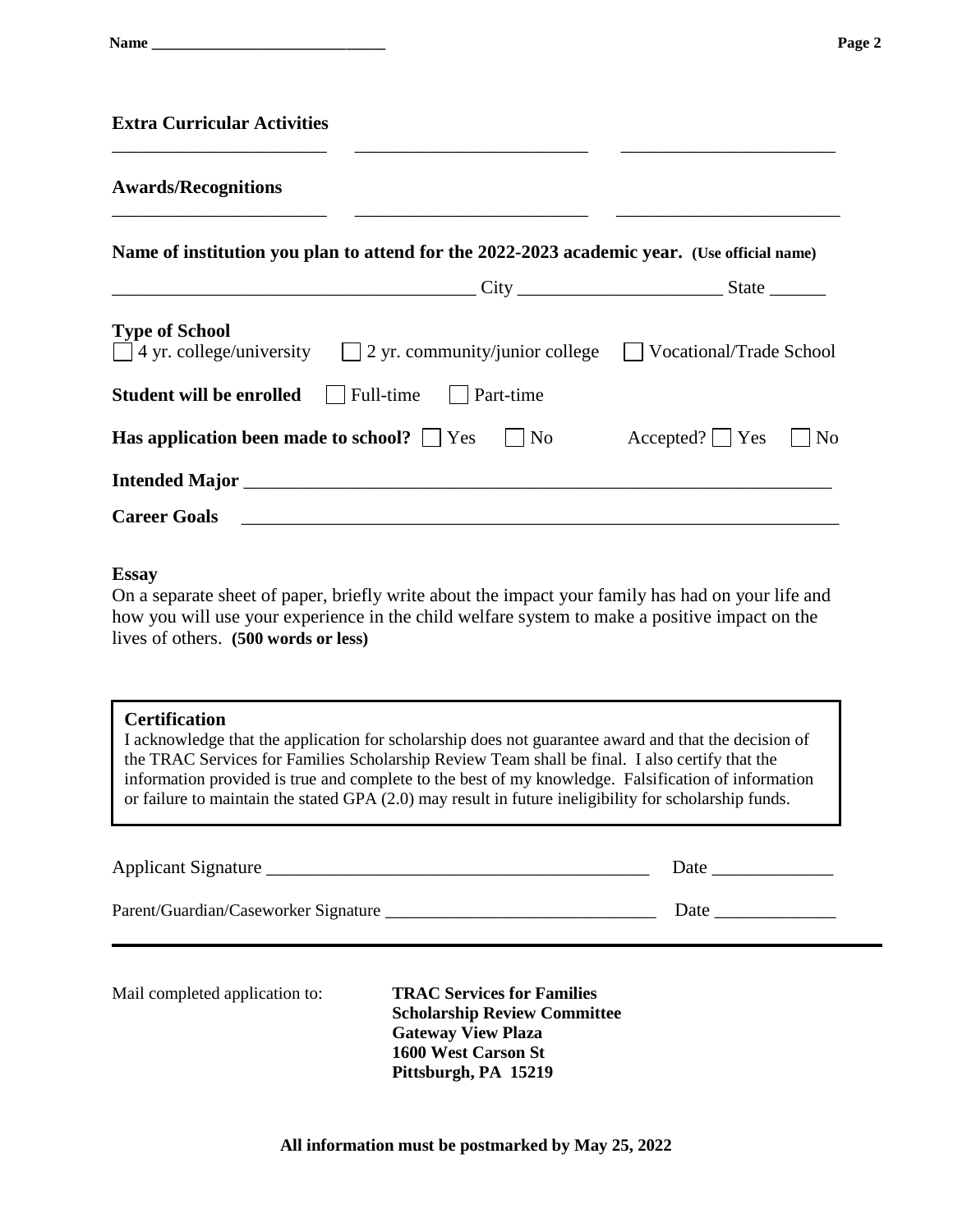# *Raymond Gordon Memorial Scholarship*

### Reference Form

|              | The above named student is applying for the Raymond Gordon Memorial Scholarship to<br>assist in defraying the cost of pursuing higher education. You are being asked to assist the<br>applicant in the scholarship process by submitting a reference on their behalf. |
|--------------|-----------------------------------------------------------------------------------------------------------------------------------------------------------------------------------------------------------------------------------------------------------------------|
| $\mathbf{1}$ | How long have you known the applicant? ________                                                                                                                                                                                                                       |
| 2            |                                                                                                                                                                                                                                                                       |
| 3            | Are you aware of the applicant's desire to further his/her education beyond high school?<br>$\blacksquare$ Yes<br>$\Box$ No                                                                                                                                           |
| 4            |                                                                                                                                                                                                                                                                       |
| 5            | What characteristics does the applicant possess that will make him/her successful in their                                                                                                                                                                            |
| 6            |                                                                                                                                                                                                                                                                       |
|              | Printed Name                                                                                                                                                                                                                                                          |
|              | Please mail completed form to:<br><b>TRAC Services for Families</b><br><b>Scholarship Review Committee</b><br><b>Gateway View Plaza</b><br>1600 West Carson St<br>Pittsburgh, PA 15219                                                                                |